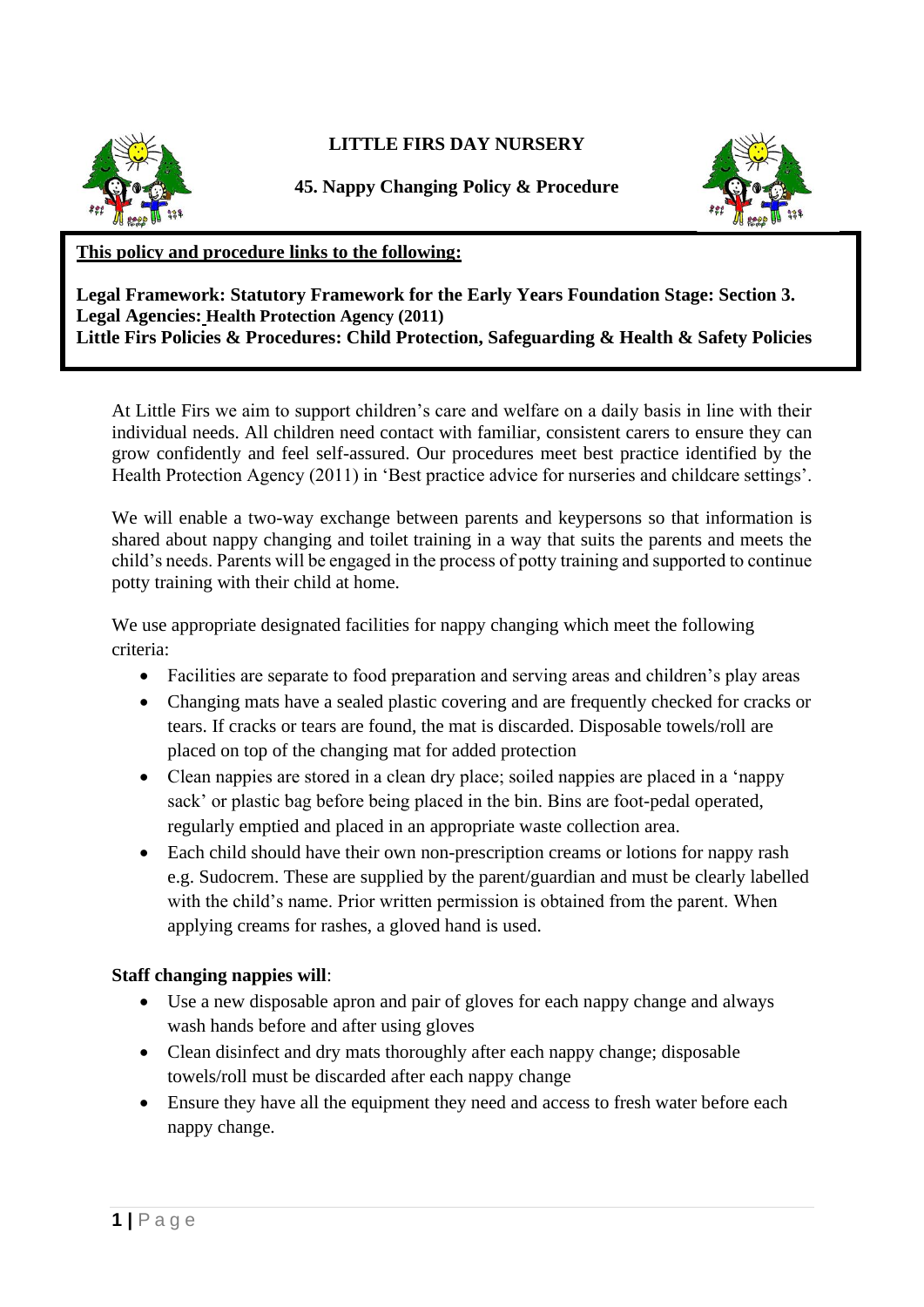We wish to ensure the safety and welfare of the children whilst being changed and safeguard against any potential harm, as well as ensuring the staff member involved is fully supported and able to perform their duties safely and confidently. We aim to support all parties through the following actions:

- Promoting consistent and caring relationships through the key person system in the nursery and ensuring all parents understand how this works and who they will be working with
- Using this one-to-one time as a key opportunity to talk to children and help them learn, e.g. through singing and saying rhymes during the change
- Ensuring that the nappy changing area is inviting and stimulating and change this area regularly to continue to meet children's interests
- Ensuring all staff undertaking nappy changing have suitable enhanced DBS checks
- Training all staff in the appropriate methods for nappy changing
- Ensuring that no child is ever left unattended during the nappy changing time
- Making sure staff do not change nappies whilst pregnant until a risk assessment has been discussed and conducted; and that students only change nappies with the support and close supervision of a qualified member of staff
- Conducting thorough inductions for all new staff to ensure they are fully aware of all nursery procedures relating to nappy changing
- Ensuring hygiene procedures are followed appropriately, e.g. hands washed before and after nappies are changed and changing mats cleaned before and after each use
- Following up procedures through supervision meetings and appraisals to identify any areas for development or further training
- Working closely with parents on all aspects of the child's care and education as laid out in the parent and carers as partner's policy. This is essential for any intimate care routines which may require specialist training or support. If a child requires specific support, the nursery will arrange a meeting with the parent to discover all the relevant information relating to this to enable the staff to care for the child fully and meet their individual needs
- Ensuring all staff have an up-to-date understanding of child protection and how to protect children from harm. This includes identifying signs and symptoms of abuse and how to raise these concerns as set out in the Child Protection Policy
- Balancing the right for privacy for the children with the need for safeguarding children and adults by making sure intimate care routines do not take place behind closed doors
- Operating a Whistleblowing Policy to help staff raise any concerns relating to their peers or managers and helping staff develop confidence in raising concerns as they arise in order to safeguard the children in the nursery
- Conducting working practice observations of all aspects of nursery operations to ensure that procedures are working in practice and all children are supported fully by the staff. This includes all intimate care routines
- Conducting regular risk assessments of all aspects of nursery operations including intimate care and reviewing the safeguards in place. The nursery has assessed all the risks relating to intimate care routines and has placed appropriate safeguards in place to ensure the safety of all involved.

If any parent or member of staff has concerns or questions about nappy changing procedures or individual routines, please see the manager at the earliest opportunity.